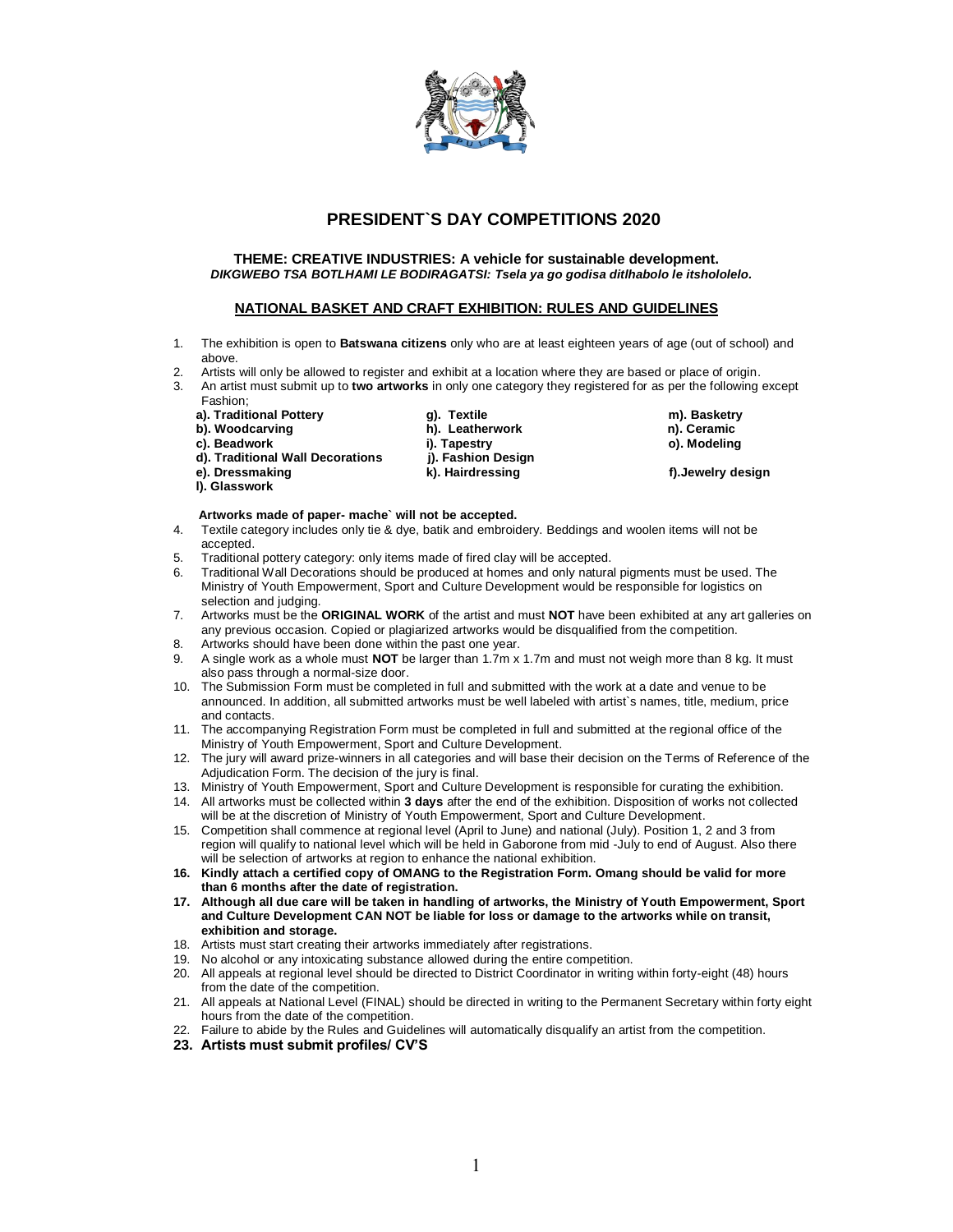

#### NATIONAL BASKET AND CRAFT EXHIBITION REGISTRATION FORM 2020

#### **THEME: CREATIVE INDUSTRIES: A vehicle for sustainable development.**

#### *DIKGWEBO TSA BOTLHAMI LE BODIRAGATSI: Tsela ya go godisa ditlhabolo le itshololelo.*

### **REGION: VILLAGE/CITY \_\_\_\_\_\_\_\_\_\_\_\_\_\_\_\_\_\_\_\_\_\_\_\_\_\_\_\_**

| First Names: 1988.                                                                                                                                                                                      |                                                                                                                      | Surname    | <u> 1989 - Johann Barbara, martxa alemaniar a</u> |  |  |  |  |  |  |  |
|---------------------------------------------------------------------------------------------------------------------------------------------------------------------------------------------------------|----------------------------------------------------------------------------------------------------------------------|------------|---------------------------------------------------|--|--|--|--|--|--|--|
|                                                                                                                                                                                                         |                                                                                                                      |            |                                                   |  |  |  |  |  |  |  |
|                                                                                                                                                                                                         |                                                                                                                      |            |                                                   |  |  |  |  |  |  |  |
| Place of Birth: Gender: Gender: Gender:                                                                                                                                                                 |                                                                                                                      |            |                                                   |  |  |  |  |  |  |  |
|                                                                                                                                                                                                         |                                                                                                                      |            |                                                   |  |  |  |  |  |  |  |
| 3. Categories<br>Please tick the category that you want to participate in.                                                                                                                              |                                                                                                                      |            |                                                   |  |  |  |  |  |  |  |
| Traditional Pottery                                                                                                                                                                                     | Ceramic                                                                                                              |            | Textile                                           |  |  |  |  |  |  |  |
| Woodcarving                                                                                                                                                                                             | Leatherwork                                                                                                          |            | Beadwork                                          |  |  |  |  |  |  |  |
| Basketry                                                                                                                                                                                                | <b>Fashion Design</b>                                                                                                |            | Tapestry                                          |  |  |  |  |  |  |  |
| <b>Traditional Wall Decoration</b>                                                                                                                                                                      | Modeling                                                                                                             |            | Dressmaking                                       |  |  |  |  |  |  |  |
| Jewelry design                                                                                                                                                                                          | Glasswork                                                                                                            |            |                                                   |  |  |  |  |  |  |  |
| 4. Registration dates: $1^{st}$ - 28 <sup>th</sup> February 2020. No registration would be allowed after the deadline.<br>I understand and abide by the Rules and Guidelines of the Competitions.<br>5. |                                                                                                                      |            |                                                   |  |  |  |  |  |  |  |
| 6.                                                                                                                                                                                                      |                                                                                                                      | Date       | <u> 1980 - Jan Barbara Barbara, masa ka</u>       |  |  |  |  |  |  |  |
| For official use only                                                                                                                                                                                   |                                                                                                                      |            |                                                   |  |  |  |  |  |  |  |
| Receipt by, Name:                                                                                                                                                                                       |                                                                                                                      | Signature: | Date:                                             |  |  |  |  |  |  |  |
| <b>MYSC Region</b>                                                                                                                                                                                      | <u> 1989 - Johann Stein, meil in der Stein Stein und der Stein und der Stein und der Stein und der Stein und der</u> |            |                                                   |  |  |  |  |  |  |  |

**NOTE: Kindly attach a valid certified copy of OMANG to the Registration Form.** 

**For more information contact: Ministry of Youth Empowerment, Sport and Culture Development Private Bag 00514 Gaborone, Botswana Telephone: (0267) 3682700/3682792/3935490**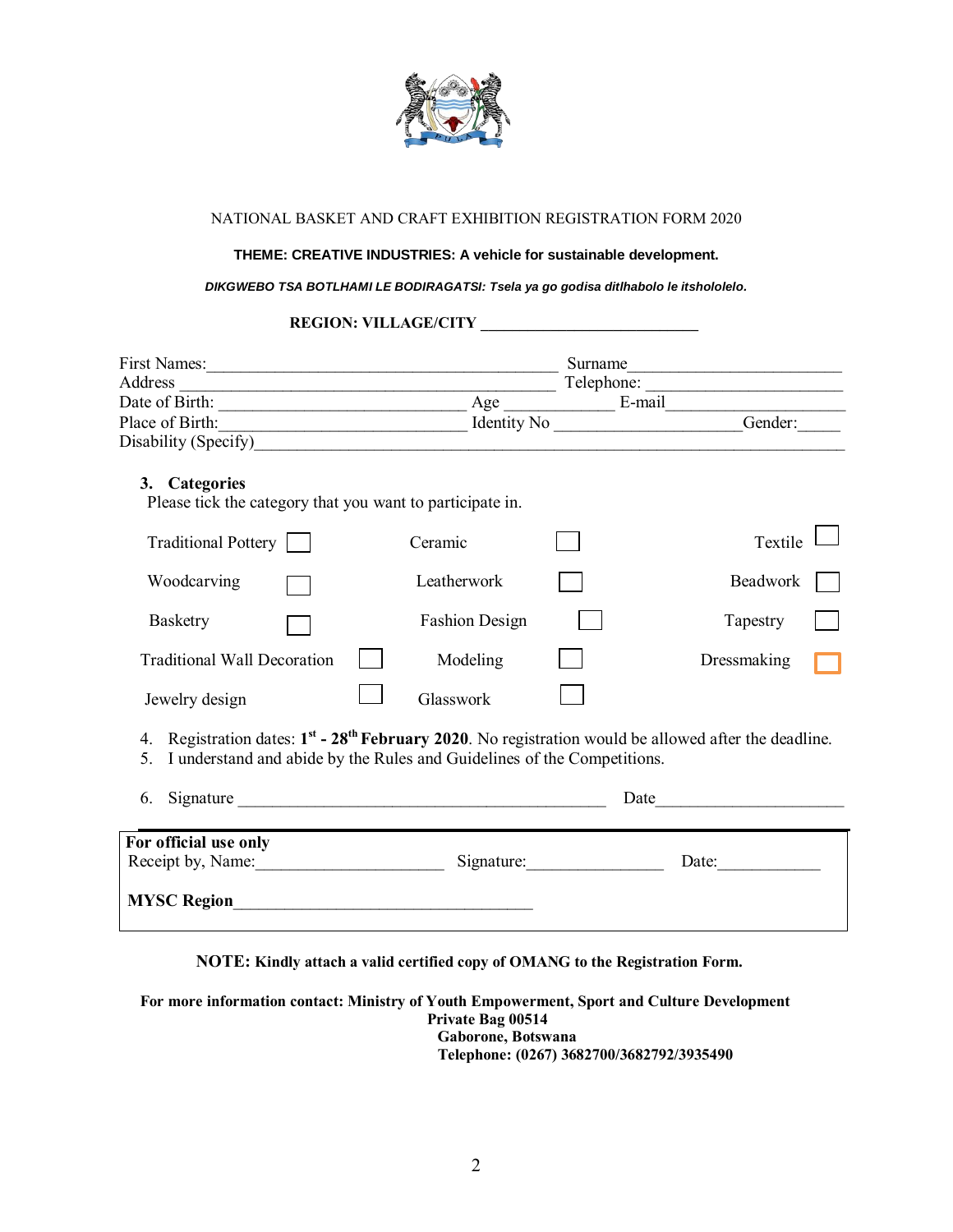

## **PRESIDENT'S DAY COMPETITIONS 2020**

### **THEME: CREATIVE INDUSTRIES: A vehicle for sustainable development.**

#### *DIKGWEBO TSA BOTLHAMI LE BODIRAGATSI: Tsela ya go godisa ditlhabolo le itshololelo.*

# **FASHION DESIGN AND DRESSMAKING: RULES AND GUIDELINES**

#### **1. Story board, mood board and garments guidelines:**

- a) Draw **3** designs/ sketches on A3 size or above
- b) Designers must submit 3garments in range
- **c) Designers must start making/sewing garments as per story board and mood board immediately after registrations**
- **d)** Write up a story that defines the origin of the designs from avant-garde to the ready to wear outfit. Giving detail of colour and material texture.
- e) The garments must be:
	- (i) Expressive, creative and innovative
	- (ii) Ready to wear
- f) Attach material samples (swatches to the story board)
- 2. **For female**

Standard **size 8** or 32 BUST (80 CM) (BSI) garments are to be produced. **For men**

Standard **size 50** or 34 WAIST (86CM) (BSI) garments are to be produced.

#### **Please follow the standard sizing chart attached**.

- 3. Judging criteria guidelines
	- a) Originality
	- b) Innovation
	- c) Creativity
	- d) Interpretation of the theme
	- e) Quality
	- f) Overall presentation

**Note: Kindly attach a valid certified copy of OMANG to the Registration Form.**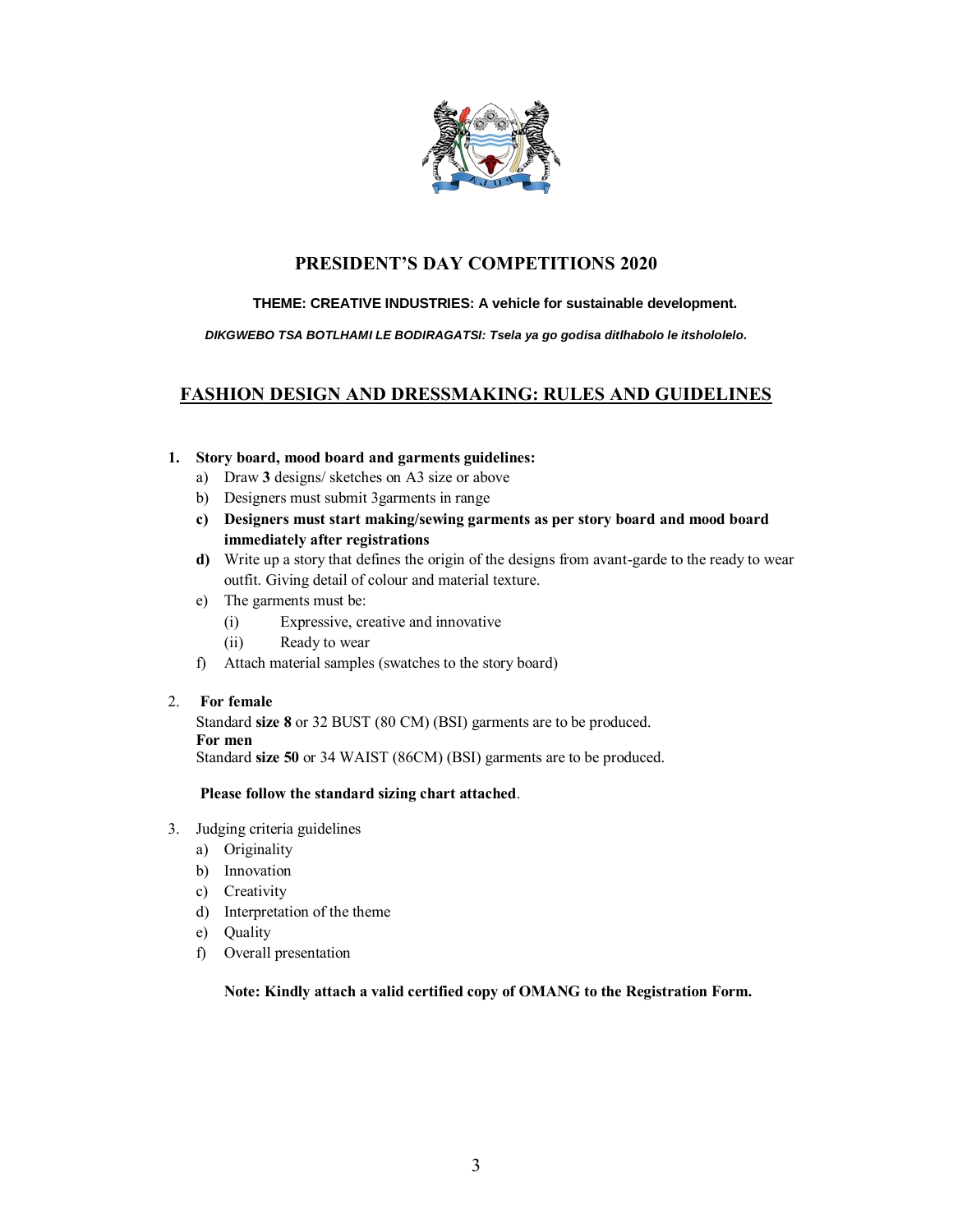| <b>SIZE SYMBOL</b>       | 8/32   | 10/34 | 12/36 | 14/38 | 16/40 | 18/42 | 20/44 | 22/46 | 24/48 | 26/50 | 28/52 | 30/54 |
|--------------------------|--------|-------|-------|-------|-------|-------|-------|-------|-------|-------|-------|-------|
| <b>BUST</b>              | 80     | 84    | 88    | 92    | 97    | 102   | 107   | 112   | 117   | 122   | 127   | 132   |
| <b>WAIST</b>             | 60     | 64    | 68    | 72    | 77    | 82    | 87    | 92    | 97    | 102   | 107   | 112   |
| <b>HIPS</b>              | 85     | 89    | 93    | 97    | 102   | 107   | 112   | 117   | 122   | 127   | 132   | 137   |
| <b>BACK WIDTH</b>        | 32.4   | 33.4  | 34.4  | 35.4  | 36.6  | 37.8  | 39    | 40.2  | 41.4  | 42.6  | 43.8  | 45    |
| <b>CHEST</b>             | 30     | 31.2  | 32.4  | 33.6  | 35    | 36.5  | 38    | 39.5  | 41    | 42.5  | 44    | 45.5  |
| <b>SHOULDER</b>          | 11.735 | 12    | 12.25 | 12.5  | 12.8  | 13.1  | 13.4  | 13.7  | 14    | 14.3  | 14.9  | 14.9  |
| <b>NECK</b>              | 26     | 36    | 37    | 38    | 39.2  | 40.4  | 41.6  | 42.8  | 44    | 45.2  | 46.4  | 47.6  |
| <b>TOP ARM</b>           | 15     | 27.2  | 28.4  | 29.6  | 31    | 32.8  | 34.4  | 36    | 37.8  | 39.6  | 41.4  | 43.2  |
| WRIST                    | 39     | 15.5  | 16    | 16.5  | 17    | 17.8  | 18    | 18.5  | 19    | 19.5  | 20    | 20.5  |
| <b>CENTRE BACK</b>       | 39     | 39.5  | 40    | 40.5  | 41    | 41.5  | 42    | 42.5  | 43    | 43.2  | 43.4  | 43.6  |
| <b>FRONT SHOULDER TO</b> | 20     | 39.5  | 40    | 40.5  | 41.3  | 42.1  | 42.9  | 43.7  | 44.5  | 45    | 45.5  | 46    |
| WAIST                    | 57.5   | 20.5  | 21    | 21.5  | 22    | 22.5  | 23    | 23.5  | 24.2  | 24.9  | 25.6  | 26.3  |
| <b>ARMHOLE DEPTH</b>     | 20     | 58    | 58.5  | 59    | 59.5  | 60    | 60.5  | 61    | 61.25 | 61.5  | 61.75 | 62    |
| <b>WAIST TO KNEE</b>     | 102    | 20.3  | 20.6  | 20.9  | 21.2  | 21.5  | 21.8  | 22.1  | 22.3  | 22.5  | 22.7  | 22.9  |
| WAIST TO HIP             | 26.6   | 103   | 104   | 105   | 106   | 107   | 108   | 109   | 109.5 | 110   | 110.5 | 111   |
| <b>WAIST TO FLOOR</b>    | 57.2   | 27.3  | 28    | 28.7  | 29.4  | 30.1  | 30.8  | 31.5  | 32.5  | 33.5  | 34.5  | 35.5  |
| <b>BODY RISE</b>         |        | 57.8  | 58.4  | 59    | 59.4  | 60    | 60.5  | 61    | 61.2  | 61.4  | 61.6  | 61.8  |
| <b>SLEEVE LENGTH</b>     |        |       |       |       |       |       |       |       |       |       |       |       |
|                          |        |       |       |       |       |       |       |       |       |       |       |       |

**Standard body measurements for women (BRITISH STANDARDS INSTITUTION) BSI 3666 0F 1982** This size designation is based on the body measurement a garment has to fit.

#### **Standard body measurements for men ( BRITISH STANDARDS INSTITUTION)BSI 6185**

This size designation is based on the body measurement a garment has to fit. This metric conversion of the imperial measurement are to be shown on garment labels as per requirement by the **CLOTHING MANUFACTURERS ASSOCIATION in 1980.**

| <b>SIZE CODES</b>                    | 44   | 46   | 48   | 50   | 52   | 54   | 56   | 58   | 60   |
|--------------------------------------|------|------|------|------|------|------|------|------|------|
| <b>CHEST</b>                         | 88   | 92   | 96   | 100  | 104  | 108  | 112  | 116  | 120  |
| <b>SEAT</b>                          | 92   | 96   | 100  | 104  | 108  | 114  | 118  | 122  | 126  |
| NATURAL WAIST(ALSO CONVERT TO INCHES | 74   | 78   | 82   | 86   | 90   | 98   | 102  | 106  | 110  |
| <b>FOR TROUSERS SIZE)</b>            | 77   | 81   | 85   | 89   | 93   | 100  | 104  | 108  | 112  |
| <b>TROUSER WAIST</b>                 | 18.5 | 19   | 19.5 | 20   | 20.5 | 2.1  | 21.5 | 22   | 22.5 |
| <b>HALF BACK</b>                     | 43.4 | 43.8 | 44.2 | 44.6 | 45   | 45   | 45   | 45   | 45   |
| NATURAL WAIST LENGTH                 | 22   | 22.8 | 23.6 | 24.4 | 25.2 | 26   | 26.4 | 26.8 | 27.5 |
| <b>SCYE DEPTH</b>                    | 37   | 38   | 39   | 40   | 41   | 42   | 43   | 44   | 45   |
| <b>NECK SIZE(ALSO SHIRT SIZING)</b>  | 63.6 | 64.2 | 64.8 | 65.4 | 66   | 66   | 66   | 66   | 66   |
| SLEEVE LENGTH, ONE PIECE SLEEVE      | 79   | 80   | 81   | 82   | 83   | 83   | 84   | 84.5 | 85   |
| SLEEVE LENGTH, TWO PIECE SLEEVE      | 78   | 79   | 80   | 81   | 82   | 82   | 82   | 82   | 82   |
| <b>INSIDE LEG</b>                    | 26.8 | 27.2 | 27.6 | 28   | 28.4 | 28.4 | 29.2 | 29.6 | 30   |
| <b>BODY RISE</b>                     | 16.4 | 16.8 | 17.2 | 17.6 | 18   | 18   | 18.8 | 19.2 | 19.6 |
| <b>CLOSE WRIST MEASUREMENT</b>       |      |      |      |      |      |      |      |      |      |
|                                      |      |      |      |      |      |      |      |      |      |
|                                      |      |      |      |      |      |      |      |      |      |
|                                      |      |      |      |      |      |      |      |      |      |